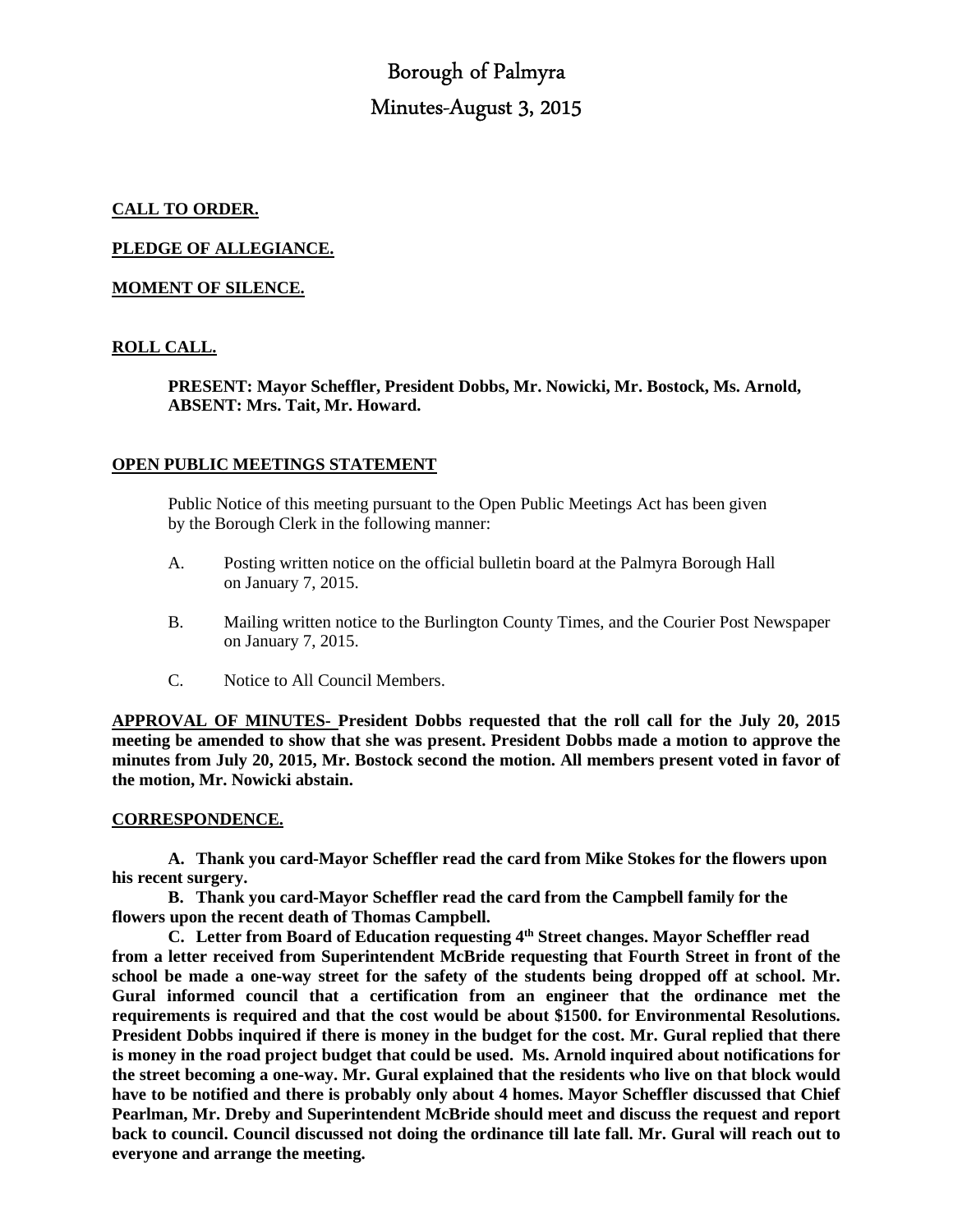## **PROFESSIONAL UPDATES.**

 **A. ERM-John Hogue- Mr. Nowicki stepped down from the dais. Mr. Hogue gave council an update on the plan investigation on Route 37 South. There is a meeting with the DEP various departments this Thursday. Mr. Hogue will advise the DEP of the plan and time frame. Mr. Gural informed council that the Borough has received a check from the Hazardous Discharge Site Remediation Fund for the remedial investigation of munitions.** 

**Mr. Nowicki returned to the dais.** 

**RESOLUTIONS. Consent Agenda- Resolution 2015-144 to 2015-147 will be enacted as a single motion, if any resolution needs additional discussion it will be removed from the consent agenda and voted on separately. Mayor Scheffler read the titles of the resolution into the record. Mr. Bostock made a motion to approve the consent agenda, Mr. Nowicki second the motion. At the call of the roll, the vote was:** 

> **AYES: President Dobbs, Mr. Nowicki, Mr. Bostock, Ms. Arnold. NAYES: None.**

**A. Resolution 2015-144, Resolution Authorizing Cancellation Of Municipal Certificate Of Sale for Block 65, Lot 11.** 

**B. Resolution 2015-145, Resolution Extending The Due Date For 2015 3rd Quarter Property Taxes. (Aug. 25).** 

**C. Resolution 2015-146, Resolution Authorizing Lincoln Financial And Borough Of Palmyra Chief Financial Officer To Distribute LOSAP Payment To The Beneficiary Of Palmyra Fireman Thomas Campbell, Sr.** 

**D. Resolution 2015-147, Resolution Extending Resolution 2014-123, Resolution Authorizing The Appointment Of V-COMM, LLC as Cell/Radio Communications Tower Consultant Till December 31, 2015.** 

#### **DISCUSSION ITEMS.**

 **A. Tony's Barbershop-Mr. Gural discussed that he had spoken with Mr. Ventura and gave him a copy of the letter from ERI that was previously issued about the condition and cost of the wall repair. The repair would be about \$1,000. Mr. Gural discussed council contributing towards the cost of the mural and has informed Mr. Ventura that he is required to get two estimates. Ms. Arnold discussed that she would like to see the estimates before making a decision. Mayor Scheffler discussed that the Borough would help if the cost was reasonable.** 

 **B. Cell Tower-Mr. Gural informed council that the consultant has been given two files and will have a report at the September 21st meeting.** 

 **C. Body Camera Grant-the state has authorized funding for each county for the cameras. There are certain deadlines that have to be met for the grant and that council may be asked to consider funding from the 2015 capital ordinance in advance. Chief Pearlman explained that \$125,000 was given to each county to cover only the cameras and that he is looking to have an independent server installed to handle the storage from the cameras, it would save cost from having an outside vendor store the recordings.** 

 **D. Safe & Secure Grant-Chief Pearlman will do the necessary paperwork to see if the Borough is eligible.** 

 **E. BC Municipal Park Grant For Riverbank-Mr. Gural discussed that he is looking for ideas for the park along the Riverbank, it cannot have anything to do with the waterways as that would require a permit from the State. Most of the ideas are for the installation of a Gazebo. Mayor Scheffler would like to see the park be similar to the one in Riverton. Ms. Arnold requested that a bike rack be installed also.** 

 **F. Tri-Boro Vets building-Mr. Gural inquired if council wants to sell the lot. Mr. Rosenberg will have the deed filed with the County and that the Borough can offer the lot to adjacent property owners. Mr. Rosenberg will have available options for sale at the next meeting.**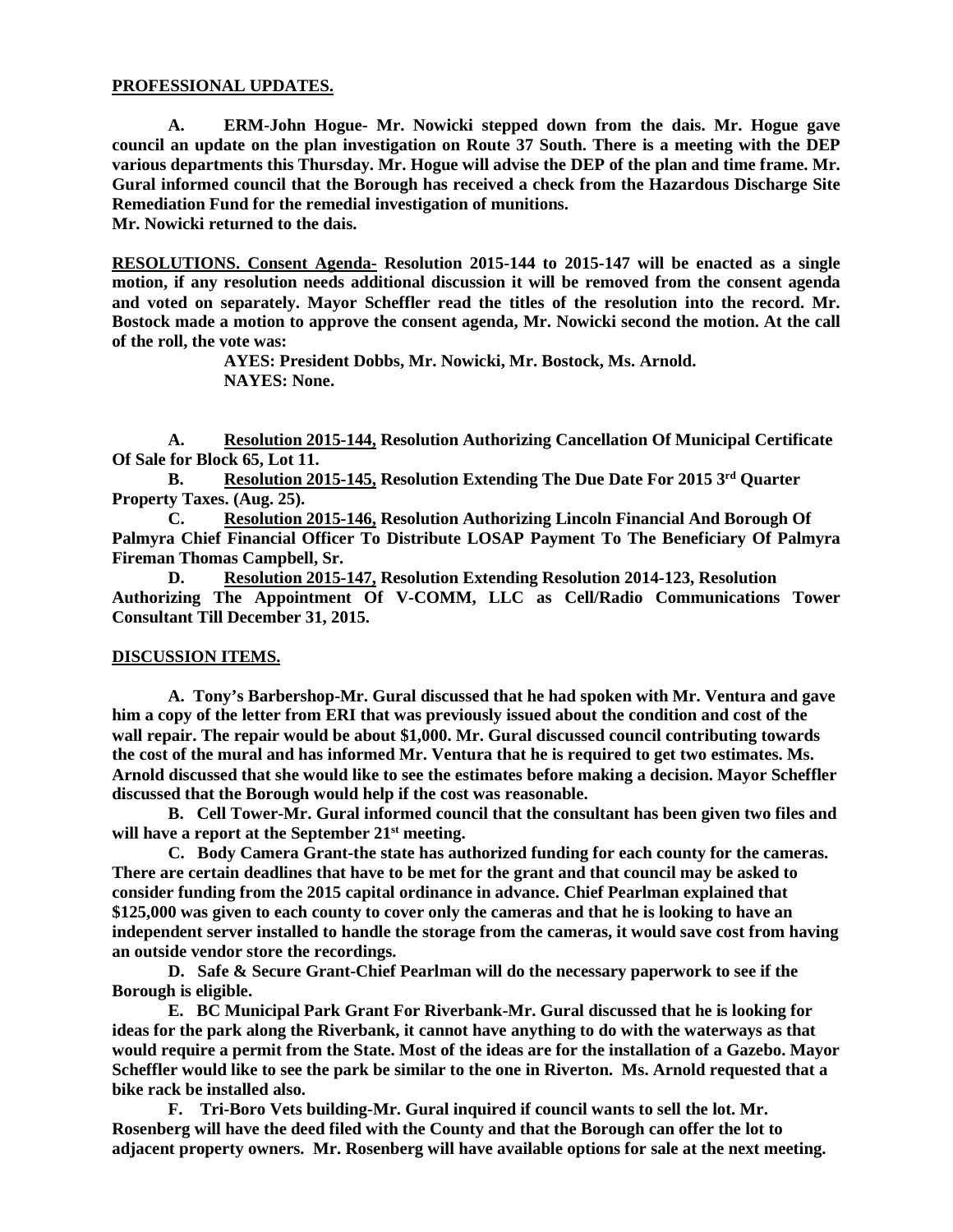**G. Labor Day weekend meeting, Tuesday 9/8/15-Council discussed cancelling the meeting due to the holiday and that there may not be a quorum. The meeting will be cancelled unless an emergency arises.** 

# **ADMINISTRATOR REPORT.**

 **A. ERI Report-Morgan Avenue, Elm Ave. and Second Street Proposal-Mr. Gural gave the report for ERI. The meeting with the residents was held and three residents attended. The residents were concerned about the drainage. The plans have been sent to American Water Company for approval. The project should go out to bid in late August. There will be a meeting with OEM on the generator for the center this Friday. The cover for the tanks at the sewer plant are being installed. A part has been ordered for the doors at the center and then the key fobs will work. ERI has a proposal for services for the intersection of Morgan, Elm and Second Street. The first step will be to meet with the Chief and with Riverton to determine if the project warrants a traffic study.** 

 **B. Group Insurance Options For Fire Department Volunteers. Mr. Gural explained that the Borough is now able to offer benefits through Colonial Life for the volunteer firemen, it would be a one-time fee from the Borough of \$350.** 

 **C. Above-ground Fuel Tanks-Mr. Gural discussed that he has had a few conversations with the school district and that they have express an interest in doing a shared service for the gasoline.** 

 **D. Real Property Assessment Demonstration Program (Monmouth County Plan) The program was defeated.** 

 **E. Commercial/Mixed-use Sewer bills-the bills are ready to be processed. The mixed use properties will be eligible for a credit for the first half billing that will be applied to the second half. There is about \$24, 500 in loss revenue from the new billing. Mr. Gural explained that Gemini Linens will see a reduction of \$2,000 a quarter. Mr. Gural discussed that all of the sewer bills will have to increase in the next few years.** 

 **F. Habitat for Humanity-Mr. Gural discussed that they have a lot for sale in the Borough and that if Habitat builds a home on the lot it will qualify for COAH credits.** 

 **G. Sign, fence & porch setback ordinances/amendments- after comments are received from the Land Use Board engineer, the draft ordinance will be given to council for review.** 

 **H. Verizon Assessment-Mr. Gural informed council that Verizon has won their appeal of their assessment and that there will be a large loss of taxes.** 

**PUBLIC COMMENT. Mr. Nowicki made a motion to open the meeting for public comment, Mr. Bostock second the motion. All members present voted in favor of the motion.** 

**Mr. Rader-Harbour Drive discussed that Mr. Montgomery came to council several years ago and discussed the need for a fence along the Riverbank and that council should include it as part of the grant they are applying for. Mr. Rader discussed that in the June 17th issue the Burlington County Times had an article about Brownfields in Palmyra. In October 2007 there was an article that stated that Mayor Gural at that time had said that the Southside of Route 73 was one of three sites for a convention center to be built. Mr. Rader inquired if there was actually property available at that time for development. Mayor Scheffler explained that the Borough has been working with developers for a long time. The environmental clean-up has to be done prior to anything being built. Mr. Rader inquired why a presentation by Mayor Gural at that time was made if there was no property available. Mayor Scheffler explained that redevelopers can help with the clean-up. Mr. Bostock explained that the situation was that there was a person interested in doing a convention center as an option, but it never came to be due to the bottom falling out of the market in 2008. Mr. Rader explained that there are several articles on redevelopers wanting to do various things, but no article said that the bottom fell out of the market and why isn't the negative about the redevelopment published. Mr. Bostock explained that with the economic at that time, the redevelopers needed their cash to keep their projects afloat. Mr. Rader inquired if a contract is signed by the Borough is it a public document? Mayor Scheffler explained that some of the**